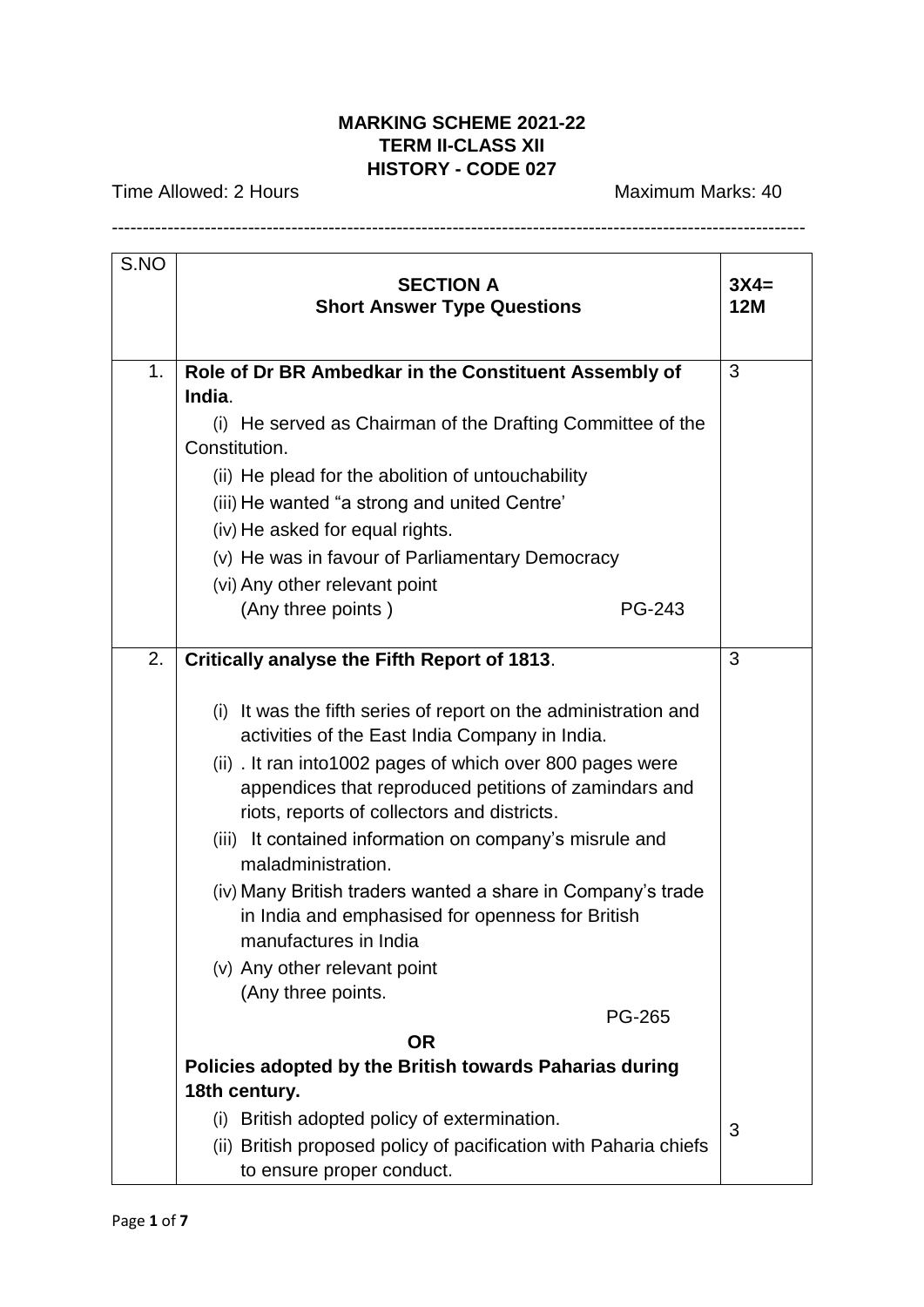|    | (iii) Paharia went into mountains and deep forests and                 |   |
|----|------------------------------------------------------------------------|---|
|    | continued their war against outsiders                                  |   |
|    | (iv) Many Paharia chiefs who accepted allowances came to               |   |
|    | be perceived as subordinate employees or stipendiary                   |   |
|    | chiefs so they lost their authority within the community.              |   |
|    | (v) Any other relevant point                                           |   |
|    | (Any three points)<br><b>PG-270</b>                                    |   |
| 3. | Rumours and Prophecies in the Revolt of 1857.                          | 3 |
|    |                                                                        |   |
|    | (i) There was a rumour that the new cartridges were                    |   |
|    | greased with the fat of cows and pigs which would                      |   |
|    | pollute their castes and religion.                                     |   |
|    | (ii) The rumours about the British trying to destroy the               |   |
|    | religion of Indians by mixing the bone dust of cows and                |   |
|    | pigs into the flour                                                    |   |
|    | There was fear and suspicion that the British wanted<br>(iii)          |   |
|    | to convert Indians to Christianity.                                    |   |
|    | There were rumours that British had mixed the bone<br>(iv)             |   |
|    | dust of cows and pigs into the flour that was sold in the<br>market.   |   |
|    | (v) Prophecy: The response to the call for action was                  |   |
|    | reinforced by the prophecy that British rule would come                |   |
|    | to an end on the centenary of the Battle of Plassey, on                |   |
|    | 23 June, 1857.                                                         |   |
|    | (vi) Any other relevant point                                          |   |
|    | (Any three points)<br>PG-294                                           |   |
| 4. | Months after Independence as being Gandhiji's "finest                  | 3 |
|    | hours                                                                  |   |
|    | (i) He plead for cooperation and communal harmony.                     |   |
|    | (ii) He urged that the two parts respect and befriend one<br>another   |   |
|    | (iii) He tried to build a spirit of mutual trust and confidence        |   |
|    | between the communities.                                               |   |
|    | (iv) He was worried for the displaced people in India and<br>Pakistan. |   |
|    | (v) Any other relevant point                                           |   |
|    | (Any three points)<br>PG-320                                           |   |
|    |                                                                        |   |
|    |                                                                        |   |
|    |                                                                        |   |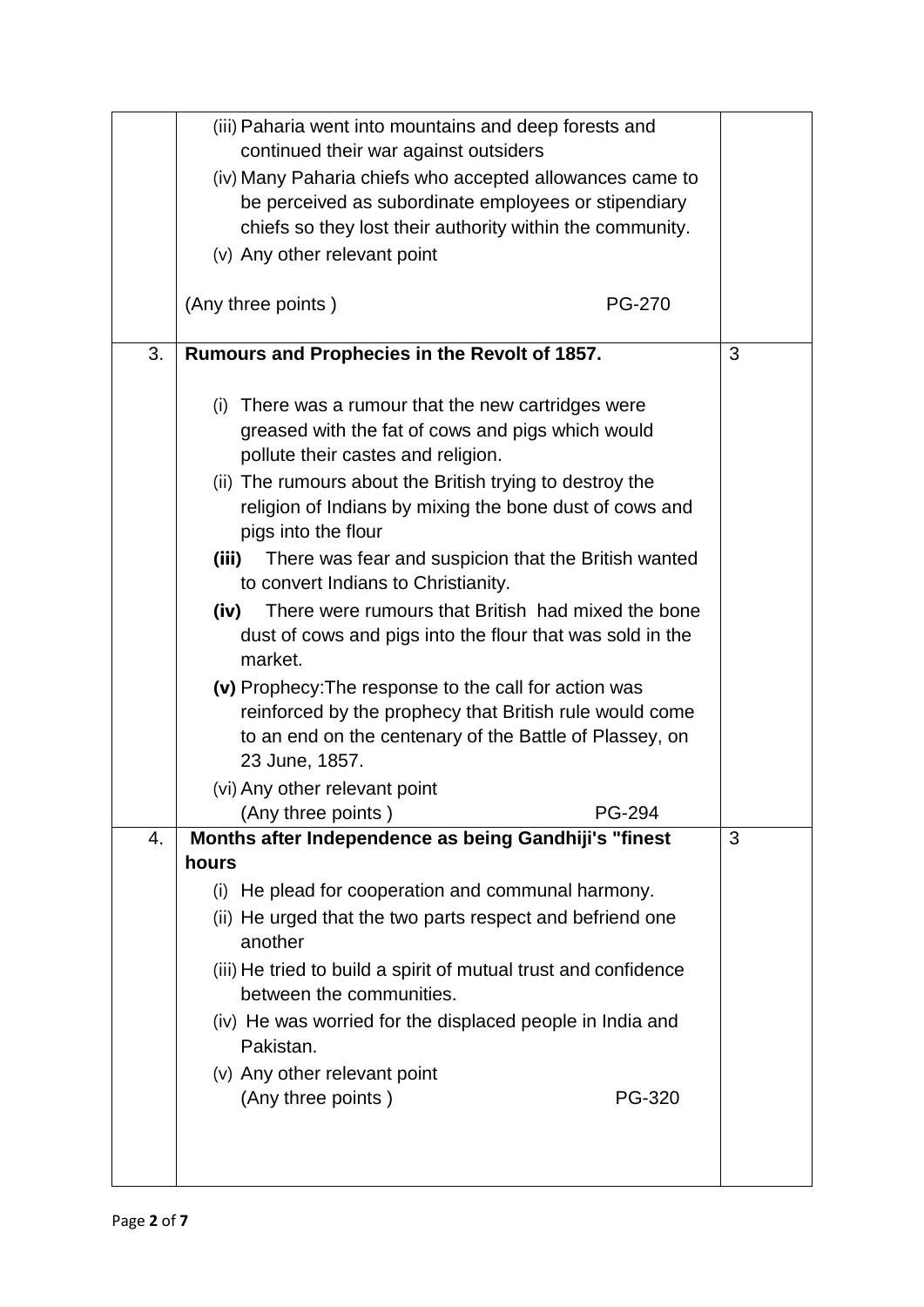|    | <b>SECTION B</b>                                                                                                                                                                                                                                                                                                                                                                                                                                                                                                                                                                                                                                                                                    | $6X3 = 18$ |
|----|-----------------------------------------------------------------------------------------------------------------------------------------------------------------------------------------------------------------------------------------------------------------------------------------------------------------------------------------------------------------------------------------------------------------------------------------------------------------------------------------------------------------------------------------------------------------------------------------------------------------------------------------------------------------------------------------------------|------------|
|    | <b>Long Answer Type Questions</b>                                                                                                                                                                                                                                                                                                                                                                                                                                                                                                                                                                                                                                                                   |            |
| 5. | Role of prominent leaders of the Revolt of 1857.                                                                                                                                                                                                                                                                                                                                                                                                                                                                                                                                                                                                                                                    | 6          |
|    | (i) In Kanpur, Nana Sahib, the successor of Peshwa Baji<br>Rao II became the leader of the revolt.<br>(ii) In Jhansi, Rani Lakshmi Bai assumed the leadership of<br>the uprising.<br>(iii) In Arrah in Bihar, Kunwar Singh, a local zamindar<br>became leader under popular pressure<br>(iv) In Lucknow, Blrjis Qadr, the young son of nawab Wajid<br>Ali Shah became the leader of the revolt against the<br>annexation of the state<br>(v) Gonoo, a tribal cultivator of Singhbhum in Chotanagpur,<br>became a rebel leader of the Kol tribals of the region.<br>(vi) Shah Mal organized the villagers of pargana Barout<br>Any other relevant point<br>(vii)<br>(Any six points)<br><b>PG245</b> |            |
| 6. |                                                                                                                                                                                                                                                                                                                                                                                                                                                                                                                                                                                                                                                                                                     | 6          |
|    | <b>Quit India movement</b><br>(i) Activists organised strikes and protests<br>Students left their colleges to go to jail.<br>(ii)<br>Socialist resisted for the cause<br>(iii)<br>(iv)<br>Women across the country participated<br>(v) Thousands of Indians joined the mass movement<br>Strikes, boy-cott and picketing<br>(vi)<br>(vii) Attacks on government buildings or any other visible<br>symbol of colonial authority.<br>(viii) Any other relevant point<br>(To be evaluated as a whole.)<br>PG365                                                                                                                                                                                         |            |
|    | <b>OR</b>                                                                                                                                                                                                                                                                                                                                                                                                                                                                                                                                                                                                                                                                                           |            |
|    | Salt Satyagraha<br>i. Gandhiji announced a march to break the Salt Law<br>ii. Salt law gave the state a monopoly in the manufacture and<br>sale of salt.<br>iii. The state monopoly on salt was deeply unpopular as in<br>every Indian household salt was indispensable and the people<br>were forbidden for making salt even for domestic use.                                                                                                                                                                                                                                                                                                                                                     | 6          |
|    | iv. Gandhiji hoped to mobilize a wider discontent against British<br>rule and started Dandi March. Once he reached Dandi he broke<br>the salt law.<br>v. Parallel Salt Marches were organized in other parts of the<br>country.                                                                                                                                                                                                                                                                                                                                                                                                                                                                     |            |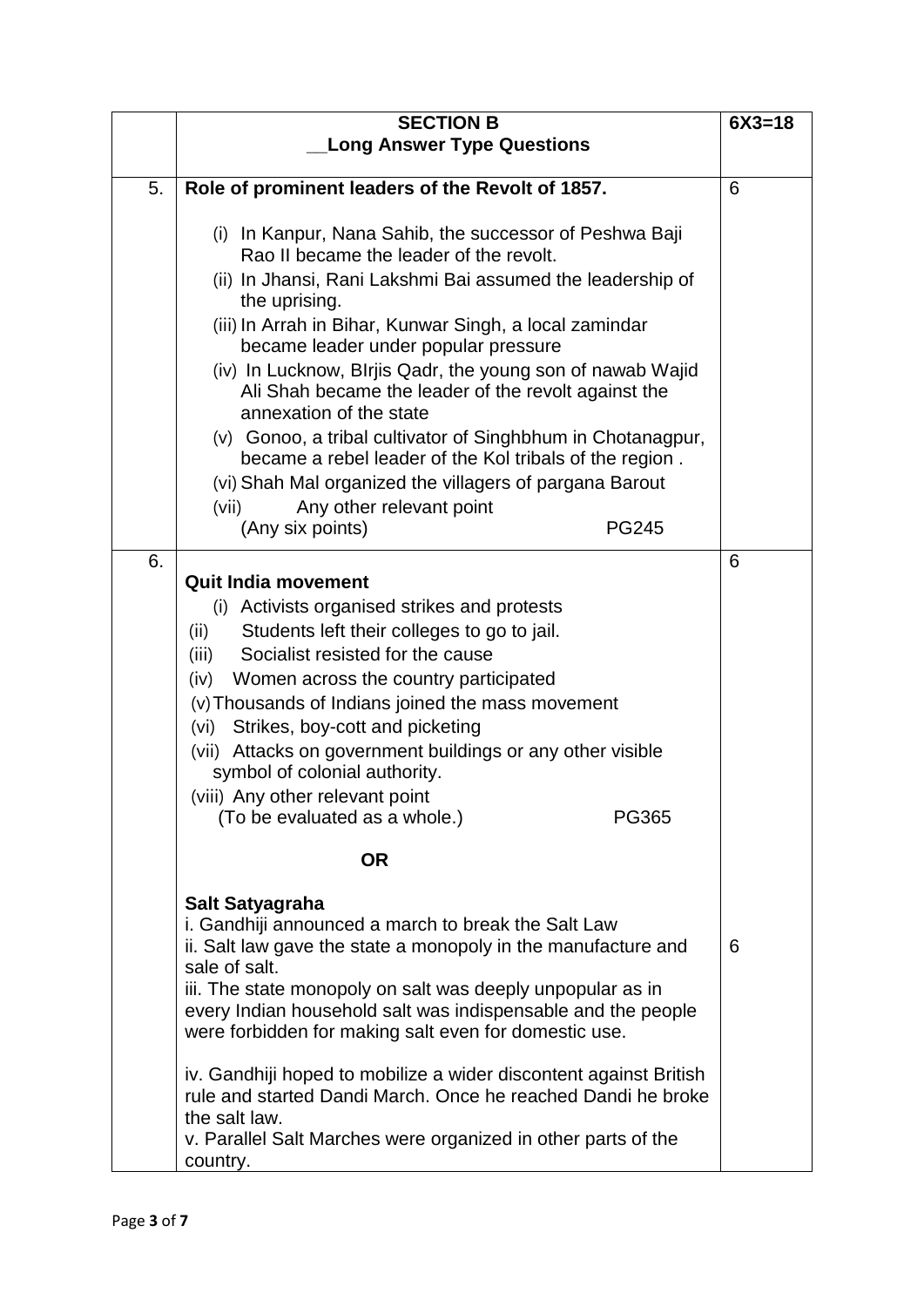|    | vi. Peasants breached the colonial forest laws which restricted<br>their access to forests.<br>vii. Factory owners went on strike.<br>viii. Lawyers boycotted British courts.<br>ix. Students refused to attend educational Institutions and<br>schools run by government.<br>x. Indians were arrested.<br>xi. Gandhiji made a plea to the upper caste to serve<br>untouchables.<br>xii. Hindus, Muslims, Parsees and Sikhs were told to unite.<br>xiii. Thousands of Volunteers joined for the cause.                                                                                                                                                                                                                         |    |
|----|--------------------------------------------------------------------------------------------------------------------------------------------------------------------------------------------------------------------------------------------------------------------------------------------------------------------------------------------------------------------------------------------------------------------------------------------------------------------------------------------------------------------------------------------------------------------------------------------------------------------------------------------------------------------------------------------------------------------------------|----|
|    | xiv. Many officials resigned from their posts.<br>xv. Gandhiji's meetings were attended by all sections of people.<br>xvi. Women participated in large number.<br>xvii. Dandi March brought Gandhi to world attention. The March<br>was covered by European and American press.<br>xviii. Salt march made British realized that they would have to<br>devolve some powers to Indians.                                                                                                                                                                                                                                                                                                                                          |    |
|    | xix. Any other relevant point<br>PG-360<br>To be evaluated as a whole.                                                                                                                                                                                                                                                                                                                                                                                                                                                                                                                                                                                                                                                         |    |
| 7. | Sulh- I -kul policy of Akbar                                                                                                                                                                                                                                                                                                                                                                                                                                                                                                                                                                                                                                                                                                   | 6H |
|    | (i) Different ethnic and religious communities had freedom<br>of expression but on condition that they did not<br>undermine the authority of the state or fight among<br>themselves.<br>(ii) He ensured that justice and peace.<br>(iii) The nobility was comprised of Iranis, Turanis,<br>Afghans, Rajputs, Deccanis, etc who were given<br>positions and awards based on merit and services.<br>(iv). Akbar abolished the tax on pilgrimage /Jjizya<br>(v) He gave grants to support and maintain religious<br>buildings<br>(vi) He celebrated festivals like Id, Shab-i-barat and Holi<br>He invited Jesuit mission for religious discussions.<br>(vii)<br>(viii) Any other relevant point (Any six points)<br>PG-233<br>ΟR | 6H |
|    | 'The officer cops of the Mughals                                                                                                                                                                                                                                                                                                                                                                                                                                                                                                                                                                                                                                                                                               |    |
|    | The Mughal nobility was comprised of Iranis, Turanis,<br>(i)<br>Afghans, Rajputs, Deccanis, etc.                                                                                                                                                                                                                                                                                                                                                                                                                                                                                                                                                                                                                               |    |
|    | (ii) The Mughal nobility were the main pillars of Mughal state                                                                                                                                                                                                                                                                                                                                                                                                                                                                                                                                                                                                                                                                 |    |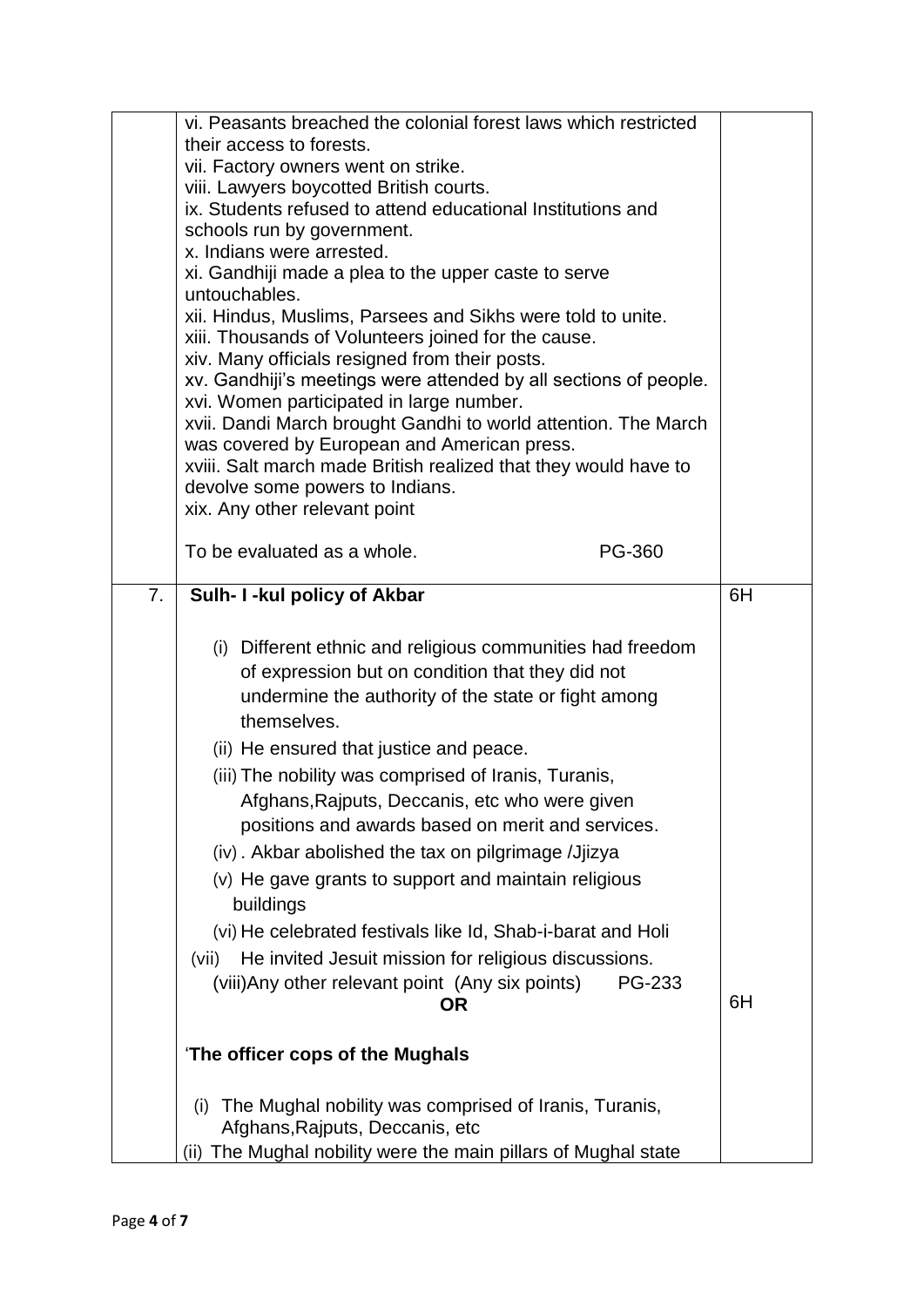|    | (iii) The Mughal nobility was chosen from different groups, both                                                     |                 |
|----|----------------------------------------------------------------------------------------------------------------------|-----------------|
|    | religiously and ethnicity to ensure a balance of power                                                               |                 |
|    | between the various groups.<br>(iv) They were described as guldasta or a bouquet of flowers                          |                 |
|    | in the official chronicles                                                                                           |                 |
|    | (v) It signified their unity, held together by loyalty towards the                                                   |                 |
|    | Mughal emperor.                                                                                                      |                 |
|    | (vi) All nobles were ranked or were allotted mansabs                                                                 |                 |
|    | comprising of zat and sawar                                                                                          |                 |
|    | (vii) The nobles were also required to perform military service                                                      |                 |
|    | for the emperor<br>(viii) Any other relevant point. (Any six points)<br><b>PG-245</b>                                |                 |
|    |                                                                                                                      |                 |
|    | <b>SECTION C</b>                                                                                                     | $4X2=8$         |
|    | <b>Case Based Questions</b>                                                                                          |                 |
| 8. | Read the source given below and answer the questions that                                                            | 4H              |
|    | follows.                                                                                                             | $1+1+2=4$       |
|    | The flight of the written word                                                                                       |                 |
|    | In Abu'l Fazl's words:                                                                                               |                 |
|    | 8.1 Why were words considered as the lamp of wisdom? (1)                                                             |                 |
|    | (i) According to him the spirit for rational thinking comes                                                          |                 |
|    | from the words.                                                                                                      |                 |
|    | 8.2 How has Abul Fazal related words with knowledge? (1)                                                             |                 |
|    | (i) Words have the power to shape and articulate ideas                                                               |                 |
|    | which in turn helps in enhancing knowledge.                                                                          |                 |
|    | 8.3 Difference between a 'common viewer's observation'                                                               |                 |
|    | and the 'observation of a learned and deep person'? $(2)$                                                            |                 |
|    | (i) Learned ones can put down their ideas in distinctive<br>forms                                                    |                 |
|    |                                                                                                                      |                 |
|    | (ii) Learned ones observes things minutely and with vast<br>vision and can express the same with the power of words. |                 |
|    | (iii) Any other relevant point                                                                                       |                 |
|    | Any two points                                                                                                       |                 |
|    | Pg-227<br>Source from 'The Kings And Chronicles', Theme9,                                                            |                 |
|    |                                                                                                                      |                 |
| 9. | Read the source given below and answer the questions that<br>follows.                                                | 4H<br>$1+1+2=4$ |
|    | "There cannot be any divided loyalty"                                                                                |                 |
|    | 9.1 How did G.B Pant try to mould citizens for making a                                                              |                 |
|    | unified nation?<br>(1)                                                                                               |                 |
|    |                                                                                                                      |                 |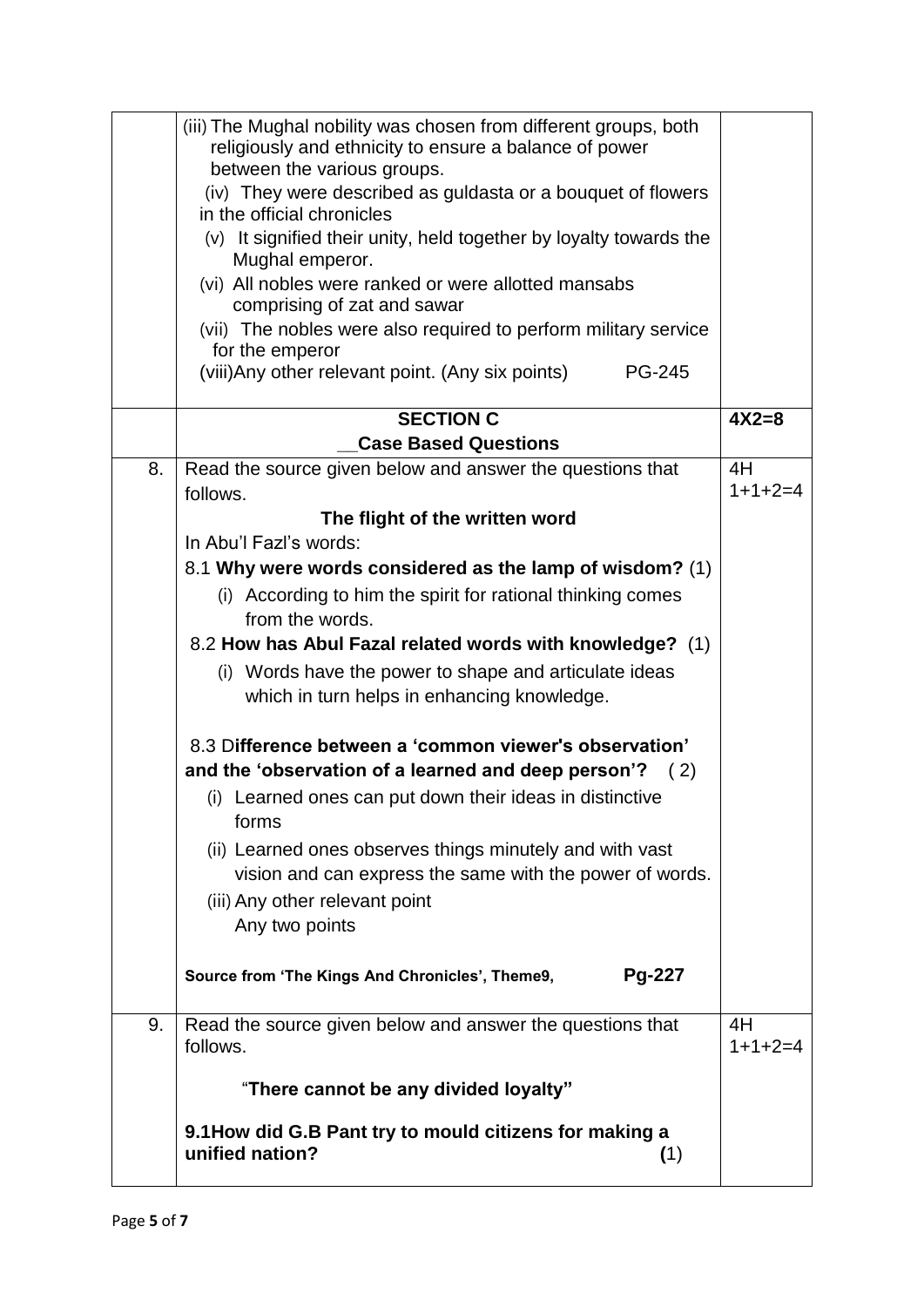|    | (i) According to Pant one should care less for himself and<br>more for nation to make it strong and unified                                                                                                                                                               |         |
|----|---------------------------------------------------------------------------------------------------------------------------------------------------------------------------------------------------------------------------------------------------------------------------|---------|
|    | 9.2Why did he urge citizens for loyalty towards nation? (1)<br>According to him, for making nation successful,<br>(ii)<br>Individual should care less for personal gain and focus<br>more on collective benefit and for the development of<br>nation in all perspectives. |         |
|    | 9.3 How was loyalty considered as the base of social<br>pyramid?<br>(2)                                                                                                                                                                                                   |         |
|    | (i) He suggested that nothing should be done for personal<br>gain which can harm the interest of other person or large<br>section of people                                                                                                                               |         |
|    | (ii) This philosophy promotes people centric benefits<br>instead of individual centric.<br>(iii) Any other relevant point<br>Any two points                                                                                                                               |         |
|    | PG-419<br>Source from Theme-15 - "Framing The Constitution'                                                                                                                                                                                                               |         |
|    | <b>Section-D</b><br><b>Map Skill Base Question</b>                                                                                                                                                                                                                        |         |
| 10 | On the given political outline map of India, locate and label<br>ANY ONE of the following with appropriate symbol:                                                                                                                                                        | $1+1=2$ |
|    | The place where Gandhiji withdrew Non-Cooperation<br>Ι.<br>Movement - Chauri Chaura                                                                                                                                                                                       |         |
|    | <b>OR</b>                                                                                                                                                                                                                                                                 |         |
|    | The place where Gandhiji started satyagraha for the<br>Ш.<br>indigo planters - Champaran                                                                                                                                                                                  |         |
|    | b) On the same outline map of India, a place related to the<br>centres of the revolt of 1857 is marked as A. Identify it and<br>write its name on the line drawn near them.- JHANSI                                                                                       |         |